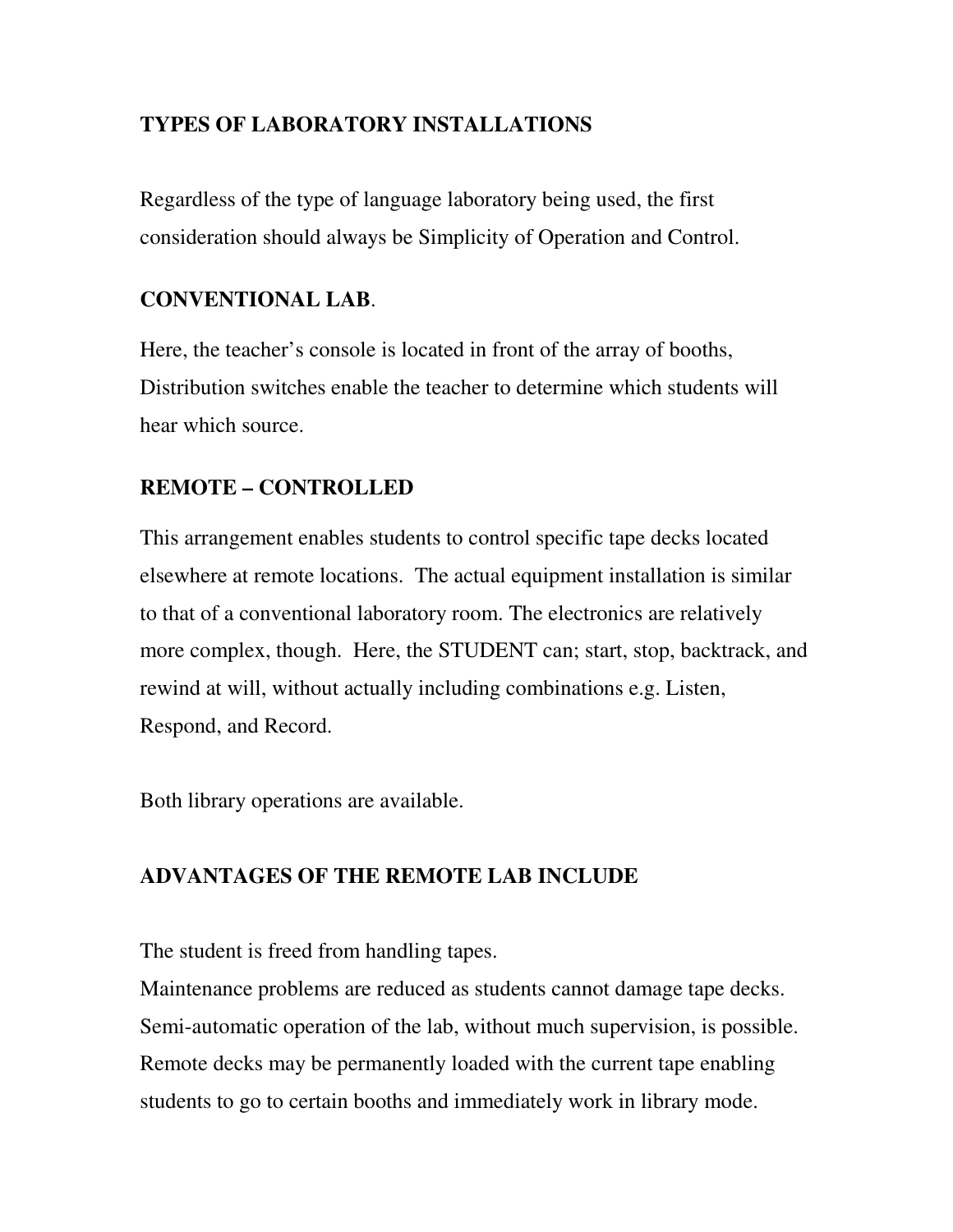### **DIAL LAB.**

The Dial Access Lab needs more spaces than the Conventional Lab. It also needs more technicians at any given time. It is basically a broadcast operation. Depending on the size of operation, any number of students can access a particular tape at any given time.

Usually, a number of rooms are used to provide space for the different programs mounted; video and /or computer interface may be added again, depending on the size of the operation,

The student needs a minimum of equipment, namely, an activated headset, a dial or touch-tone selector, and controls for a remote selector.

### **ELECTRONIC CLASSROOM**

These are specially equipped classrooms that serve the dual purposes of regular classes and language lab. Specially designed convertible desks open up to reveal controls as well as provide booth dividers for each student. Wiring and headset storage are the main problems here. This is a compromise solution to the problem of space shortage.

#### **MOBILE LAB**

This is basically a console on wheels with storage spaces for headsets. It is best used within a single building where it can be moved from one room to another (Writing is very minimal).

### **ADVANTAGE**

Any classroom may be turned into a lab